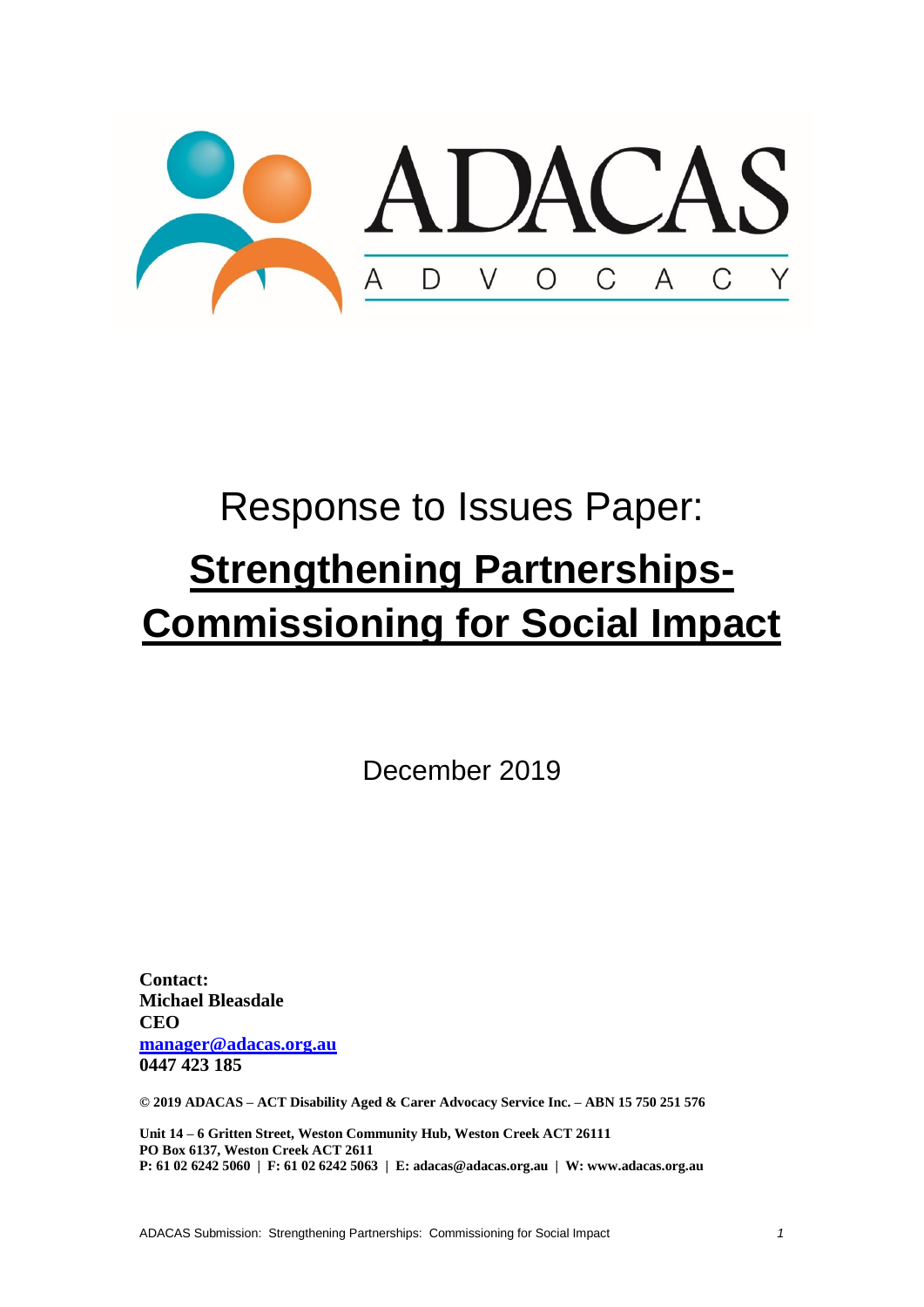This page is intentionally blank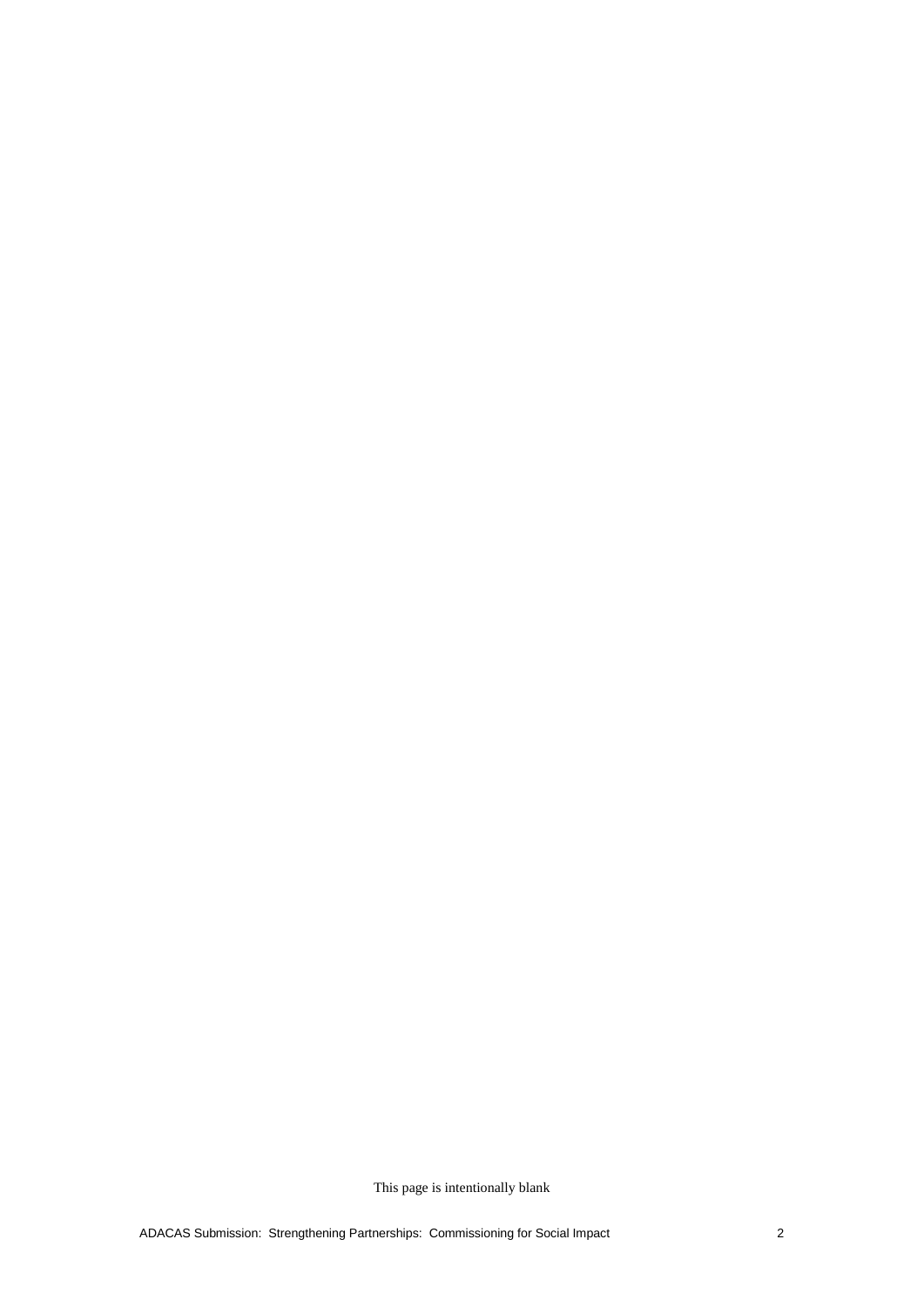### **Table of Contents**

| 1. |                                                                 |  |
|----|-----------------------------------------------------------------|--|
| 2. |                                                                 |  |
| 3. | Response to Commissioning for Social Impacts Discussion Paper 6 |  |
| 4. |                                                                 |  |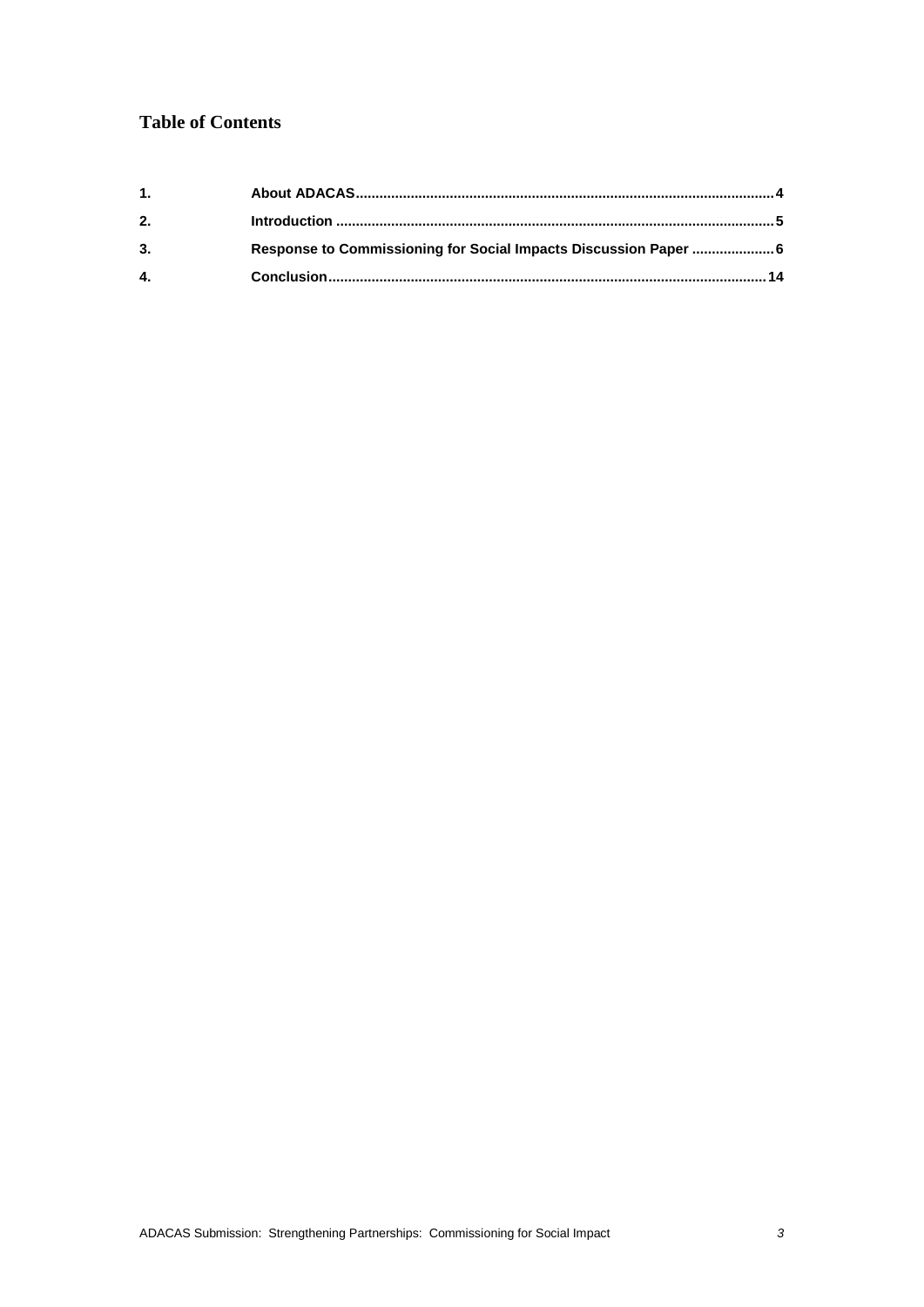## <span id="page-3-0"></span>**1. About ADACAS**

The ACT Disability Aged and Carer Advocacy Service (ADACAS) is a human rights focussed organisation, which provides:

- Individual advocacy for and with people with disability, people experiencing mental ill health (or psychosocial disability), older people, and carers.
- Support to people making submissions to the Royal Commission into Aged Care Quality and Safety, and/or the Royal Commission into Violence, Abuse, Neglect and Exploitation of People with Disability.
- Redress Scheme support services to people who are survivors of institutional child sexual abuse and
- NDIS support coordination to a small number of NDIS participants.

ADACAS additionally has a Policy and Projects team which engages in systemic advocacy, delivering projects to embed supported decision making approaches in service systems and exploring practical responses to issues arising through individual advocacy and supported decision making.

ADACAS staff work with individuals who are "falling through the cracks" in current service systems, and facing barriers to their rights being upheld, and to an experience of equitable access to services. ADACAS offers issues-based advocacy, and the topics of advocacy are multiple and varied, ranging from housing, to access to justice, to psychiatric treatment order hearings, to quality of service issues, to child protection processes, to restrictive practice/ restraint/ seclusion, to substitute decision-making, to aged care service issues, to NDIS and NDIS appeals etc.

ADACAS is based in Canberra and the ACT and has been providing individual advocacy in this region for 28 years. ADACAS has also recently commenced providing free advocacy and information to people with disability in parts of NSW: specifically, in set areas of Shoalhaven, the Eurobodalla Hinterland, Batemans Bay, Broulee – Tomakin, Moruya – Tuross Head.

ADACAS acknowledges the traditional owners of the various lands on which we work: the Ngunnawal communities for our work in the Canberra area, the peoples from Tharawal and Yuin communities for our work across on the South Coast), and pay our respects to their Elders, and to all Aboriginal and Torres Strait Islanders in our communities.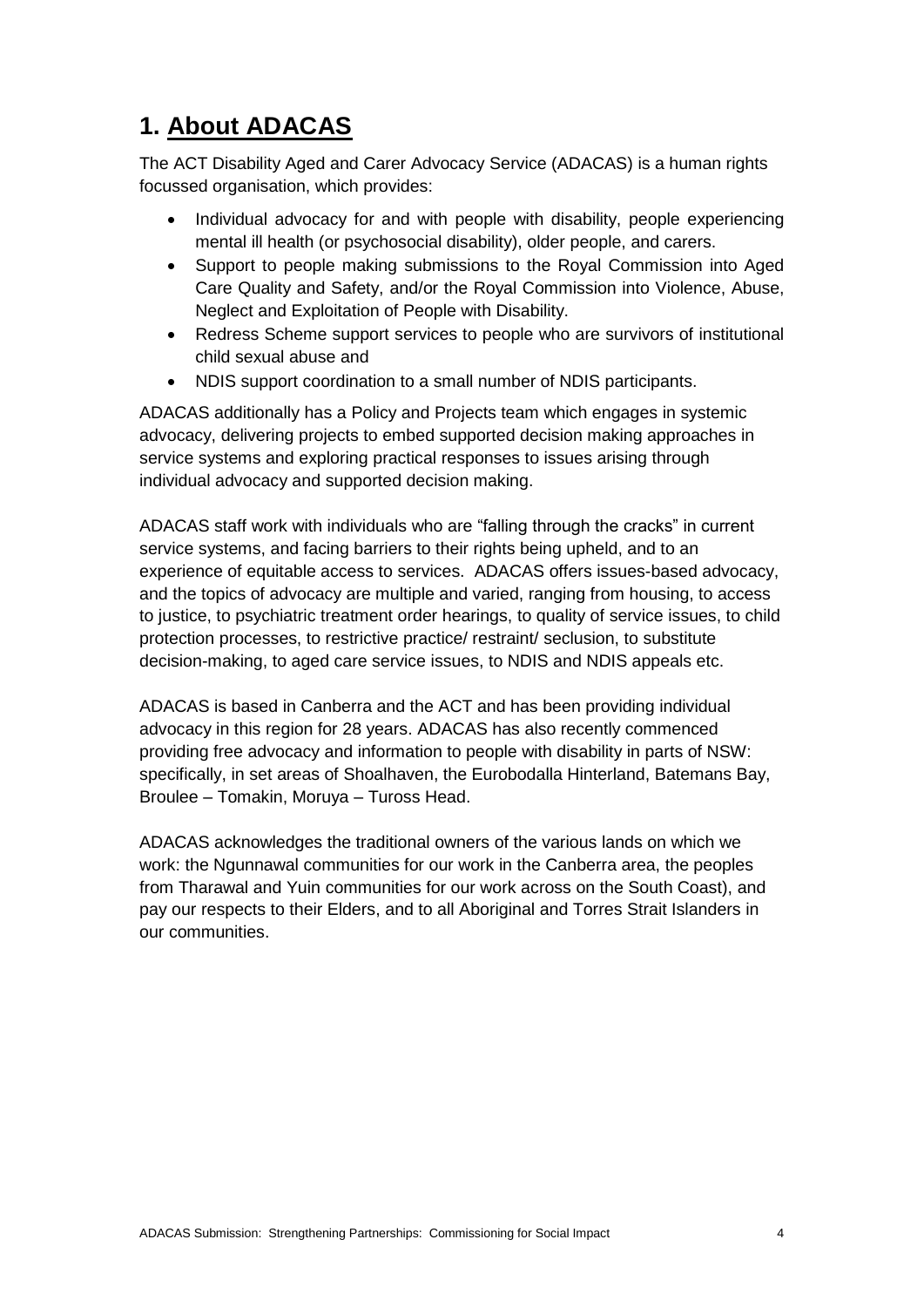## <span id="page-4-0"></span>**2. Introduction**

ADACAS has for many decades been supporting approaches which fit co-design and co-production principles, and welcomes the ACT government's increased focus on and decision to pursue coproduction approaches to commissioning of services, with the aim of seeking improved social impacts. We also welcome the determination of the ACT Government to aim for the framework to be complete within 9 months, and recognise that this is a timeframe that is meant primarily to hold Government to account. Given the important co-production principles that are critical to its success, we would recommend that some flexibility is built into the project such that good co-production is achieved, even if it as at the expense of the 9-month timeframe being extended, but that the ACT Government produces a progress report at this point which also estimates the length of time remaining until completion.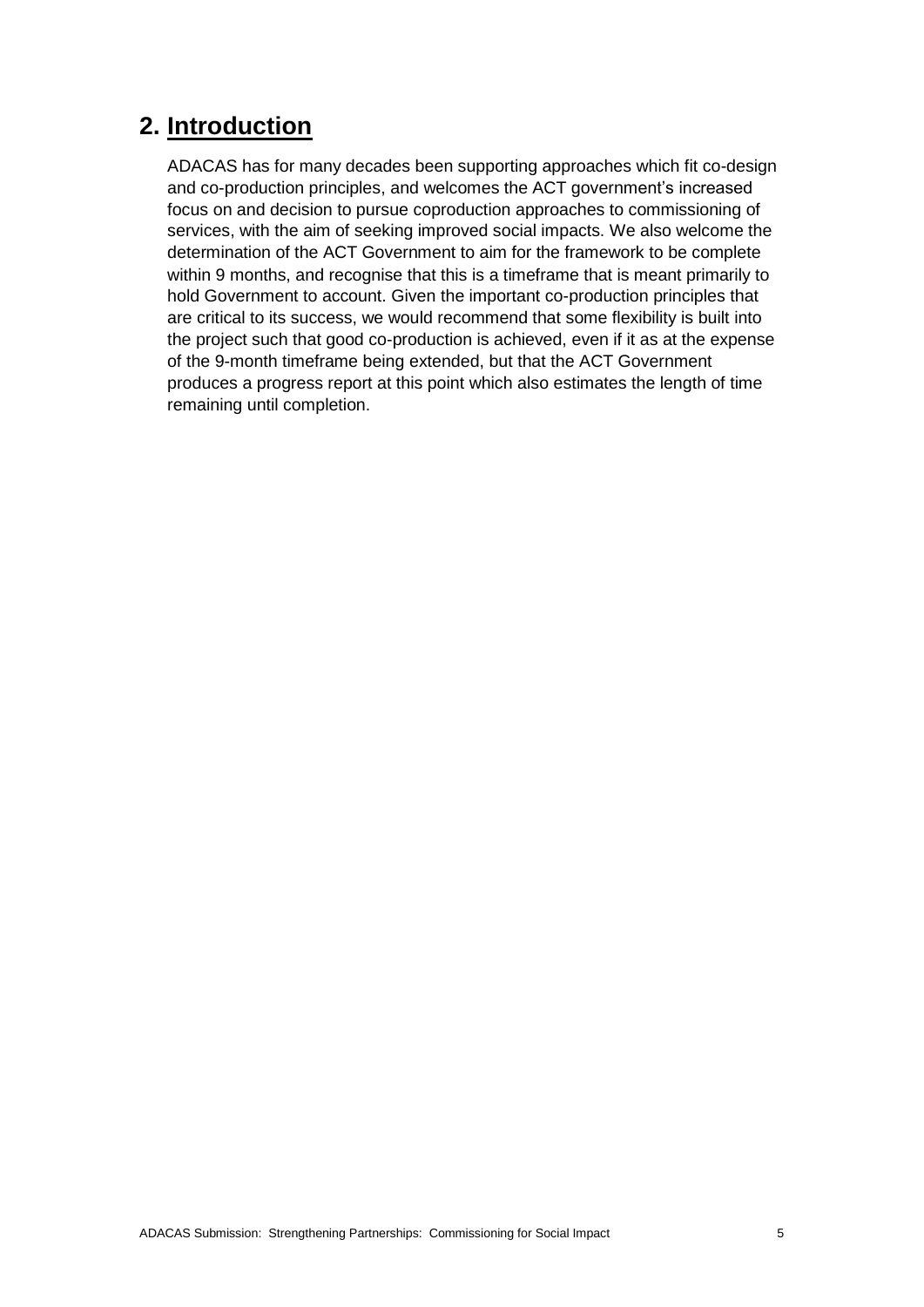## <span id="page-5-0"></span>**3. Response to Commissioning for Social Impacts Discussion Paper**

1. **Does 'Our Vision' (refer to page 1) align with your expectations for the Directorate's investment in government and nongovernment community services in the ACT?** 

The vision does align with our expectations for the Directorate's investment in government and non-government community services.

To ensure clarity, we would suggest that key terms (e.g. the term coproduction) be defined. In particular, with regards to the definition for coproduction, it should be clear that coproduction involve service users, supporters of service-users (i.e. carers/family), service providers, advocacy agencies\* 1 , and other stakeholders.

**2. Commissioning for Social Impact Strategy development will occur over the next 9 months, during this time how can the Directorate best support you to engage in this process?** 

The aspects that would support ADACAS' inclusion include:

- o Transparency re processes/ decisions to be made, who is involved and when and with timeframes
- o Good communications and information ahead of time (more notice is good when possible) re initial meeting commitments (and involvement in planning for later meeting frequency/best approaches to communication etc.) such that we can plan to be available (to the extent possible, recognising that changes will be needed along the way).
- o Ensuring that there is ACT government secretarial and organisational support available to coproduction committees (such that meeting notes are written up, and meetings/supports can be arranged as required).
- o Recognition of the extent of the involvement/commitment required particularly from those who use the services to be commissioned, and a commitment of funds to assist those people to have Advocacy assistance to facilitate their involvement, if required (and if a large commitment needed, added funding for advocacy to any of the advocacy agencies being asked to participate would be welcomed).

The aspects that would support inclusion of people with lived experience could include the following or more:

- o Payment to people with lived experience for the time and lived experience expertise that they offer through coproduction processes
- o Asking people with lived experience what support would help them to participate, and then providing (or supporting the provision of this) in the ways that best suit that person

 $\overline{a}$ 

<sup>1</sup> Please note that we will explain the reason for the inclusion of advocates in this list later in this paper.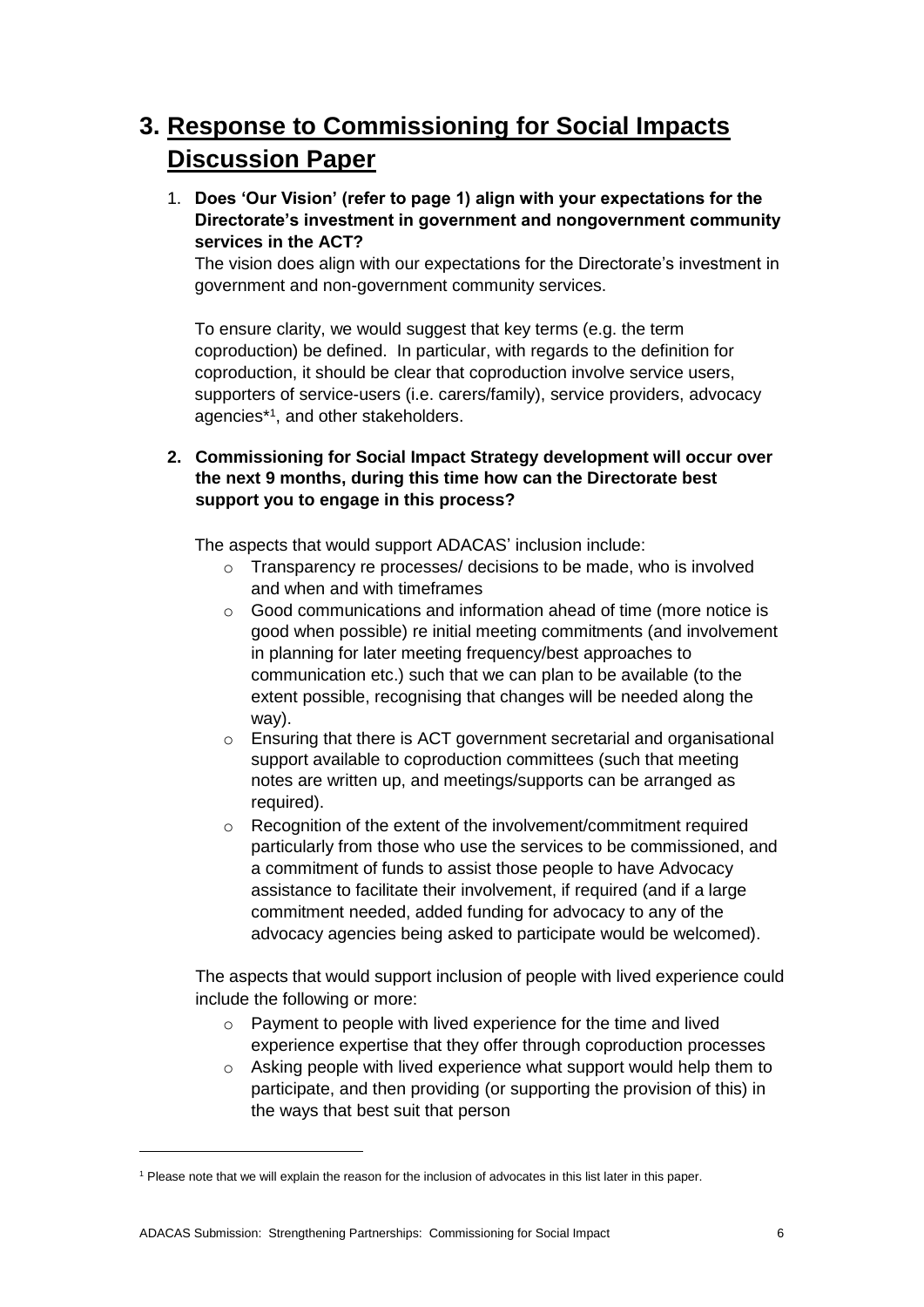- o Being flexible around approaches, schedules and timeframes when this is needed
- o Ensuring that everyone is trauma-informed in their approach (arrange training for anyone who has not already completed this).
- o Ensuring there is no one person with responsibility to speak for any particular group (that there are at least two lived experience voices able to speak to any issue).
- **3. During the development of the Commissioning for Social Impact Strategy, what communication methods will work best for you?**  A combination of email and face to face input usually works best for ADACAS. We are also comfortable to be contacted by phone.

In terms of people with lived experience: it will depend on the person as to their preferred methods. We note that active outreach may be needed in order to connect with people who are experiencing marginalisation/ not being adequately supported through the current combination of available services. ADACAS is willing to seek to help with alerting people to the option to become involved in coproduction.

**4. How best, and at what stage, do we engage service users in the development of the Commissioning for Social Impact Strategy?**  In ADACAS' view - service users (and carers/families and service providers, and advocates) should be involved from the very beginning of considering the Commissioning for Social Impact Strategy and then the entire way through the development of the strategy and its implementation.

We would also then recommend that there be added co-production processes occurring in relation to different types of commissioning/services/sectors (both development of approaches, and considering implementation and monitoring/evaluation).

#### **5. What does co-production look like for you?**

For us – co-production is the most active approach of those available on the ladder of participation/ spectrum of co-design.<sup>2</sup>

Co-production is about people with lived experience of support from services, and also service providers, carers/families, advocates, other stakeholders if appropriate and ACT government coming together, and working together, equally, transparently and with a shared decision-making, to find suitable outcomes. It is about power being shared.

 $\overline{a}$ 

<sup>2</sup> NEF (2013), *Co-production in Mental Health: A literature review (Commissioned by Mind),* accessed via: [https://b.3cdn.net/nefoundation/ca0975b7cd88125c3e\\_ywm6bp3l1.pdf](https://b.3cdn.net/nefoundation/ca0975b7cd88125c3e_ywm6bp3l1.pdf) in November 2019.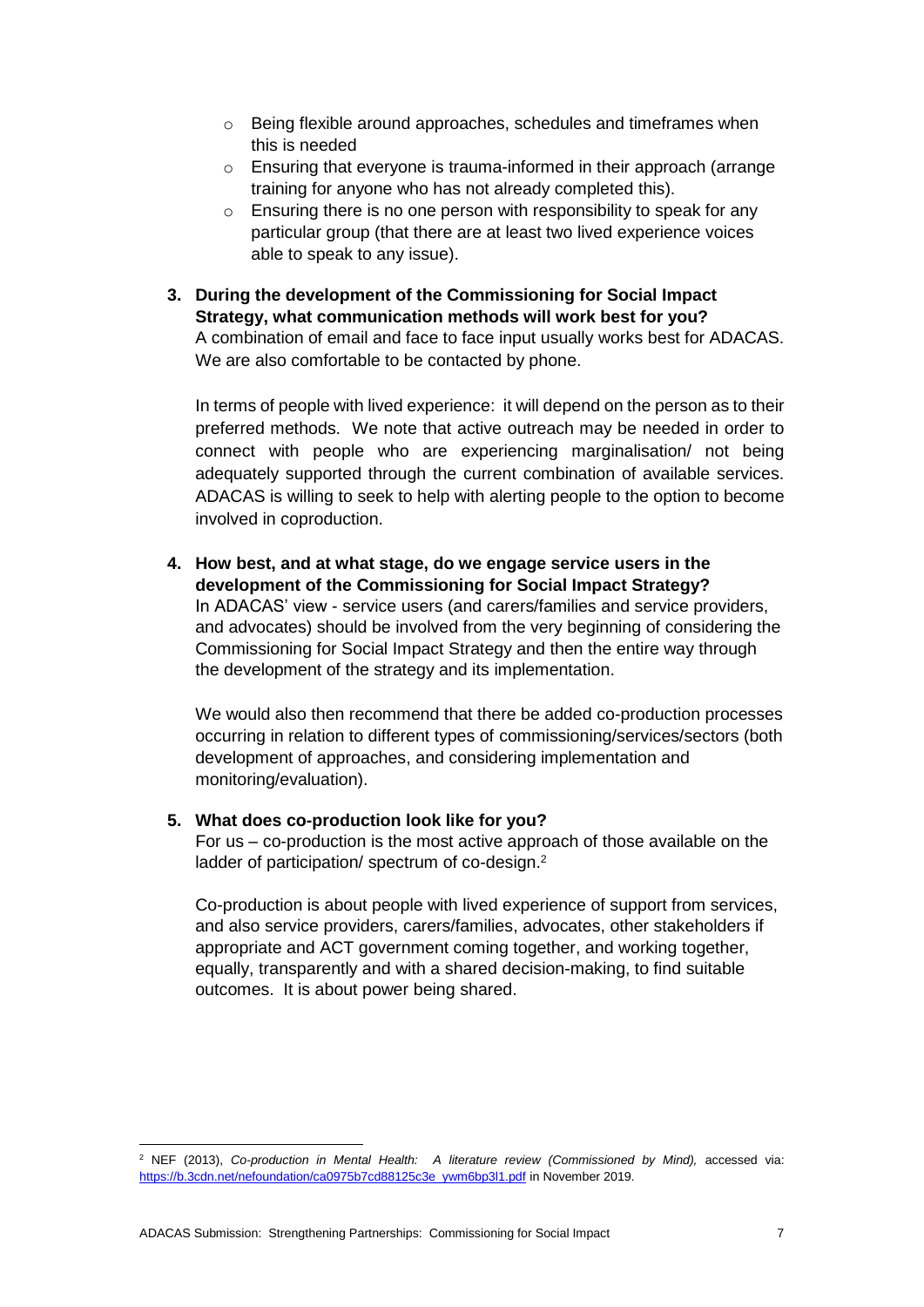For us, true co-production means:

- o Involving the people who are impacted (and carers/families, service providers, advocates etc) at the beginning and be guided by and with them rather than an approach which seeks feedback on a system/solution that has already been designed, and where approval only is being sought.
- o Having voices represented (multiple from different and intersecting communities- e.g. not just one person with disability, one woman, one indigenous Australian etc.)
- o Paying people with lived experience for their time and expertise and involvement in co-production processes (transport costs should also be covered).
- o Providing (and/or paying for) all support that is needed for people to fully participate (including (if required), decision-making support, interpreting support, transport assistance)
- o As part of a co-production process, that the process is asking questions that invite people to dream for a better future and not think within the constraints of how things usually function: actively engage with people's ideas (do not dismiss things out of hand if they might seem impossible in the current context – are there aspects that could still be implemented?)

In terms of finding people with lived experience to become involved in coproduction, we note the importance of:

o Outreach to those who may not usually actively participate due to structural or societal barriers. As a society, we are aware of the individuals and groups that are disenfranchised: it is imperative to find suitable and sensitive ways to reach out to people in these situations and to find ways to support their meaningful participation. It is also important to provide feedback to individuals and communities who are engaged as to what was gained as a result of their participation in coproduction (or co-contributory) process.

In addition to co-production, as some of the people most strongly affected by service design/gaps may be unable (even with time, support and flexibility), for reasons beyond their control (impact of health, disability and/or circumstances) to participate in co-production processes, ADACAS recommends that there also be different ways and opportunities for more people to respond and meaningfully contribute in addition to co-production efforts (e.g. via consultations, surveys, in person, over phone etc).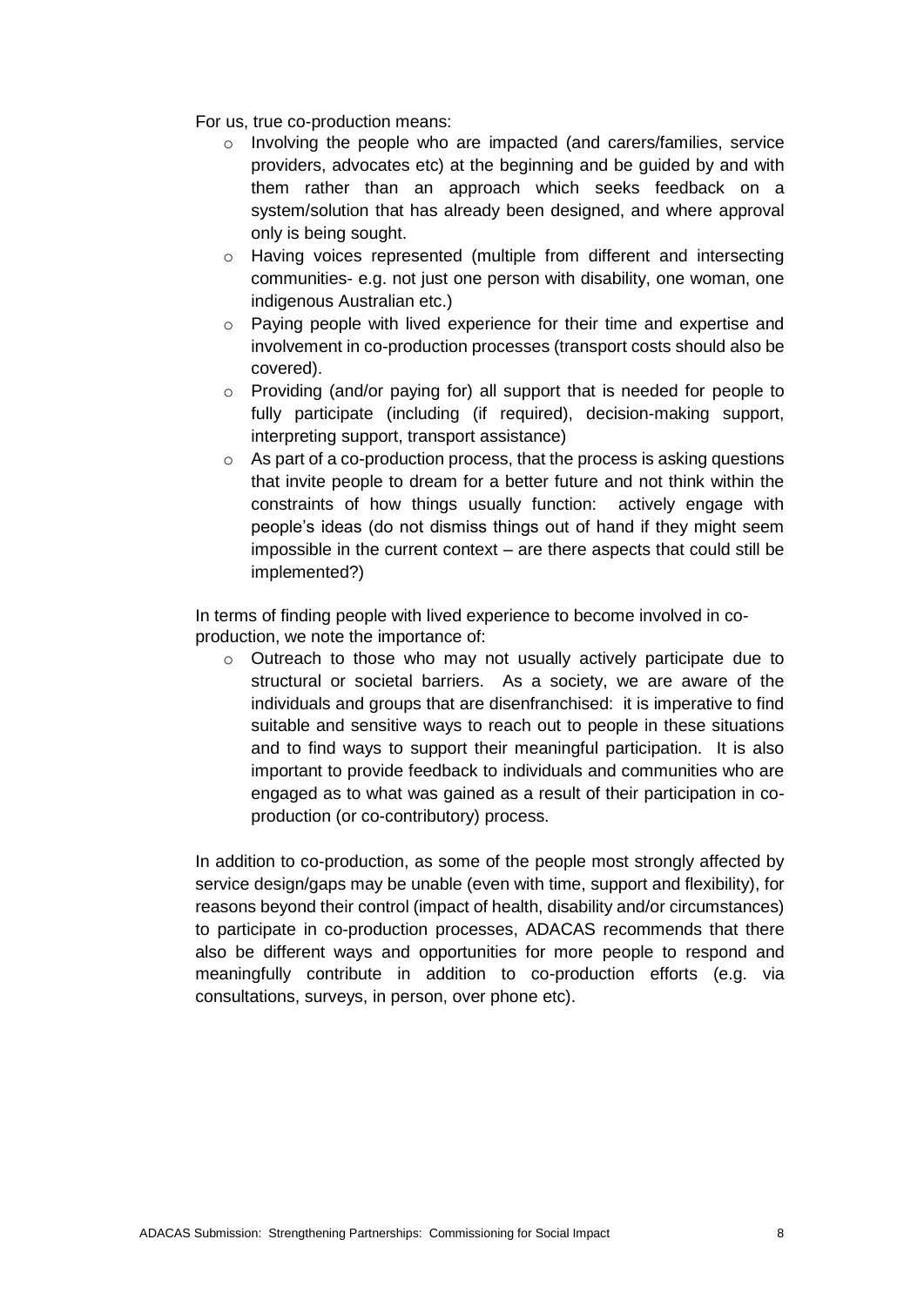**6. What are your expectations for co-production in developing the Commissioning for Social Impact Strategy, and in the implementation and delivery of the Commissioning for Social Impact Strategy?**  As mentioned earlier - we would envisage that co-production should occur in all arenas - with the development of the strategy, in the implementation and also in the delivery.

We suggest that early in the piece, there should be information provided to the coproduction teams about the context, and history and where things are currently at (i.e. topics that might relate commissioning include: the Social Compact, the ACT Community Services Industry Strategy 2016-2026, and past Commissioning Strategies etc), such that everyone in the coproduction team are aware of work that has occurred and the challenges, and can focus efforts on adding value and if they choose to reinvent, to reinvent only when they need to.

All co-production processes/teams should be requested to foreground questions of intersectionality in terms of both lived experience and community responses. We encourage a whole-of-government commitment to coproduction approaches.

We would encourage the ACT Government to be conscious that true coproduction may take longer than the forecasted nine month time frame. Whilst we strongly recommend still proceeding with coproduction activities regardless, we mention this primarily so that there be some flexibility built into the structure of what is expected (even if there be an expectation of updates/progress by the 9 months).

**7. Are there any other perceived, or actual barriers that would inhibit you from engaging on the development of the Commissioning for Social Impact Strategy?**

In terms of barriers for ADACAS staff on participating: we envisage that these could include:

- o Timeframes (if insufficient notice provided for meetings/interactions)
- o Workload pressures (although given the possibility for wide-scale (positive) impact of co-production processes, we would seek to ensure that other workload pressures did not affect our participation

In terms of barriers for ADACAS client groups in participating in co-production (ADACAS clients include: people with disability and/or older people and/or people who experience mental ill health and/or carers), we thought it might be helpful to highlight some information from the NSW Government Guide to Build Co-design capability<sup>3</sup> (which we have excerpted below). Whilst appreciating that the focus of the publication is different (co-design for healthcare instead of co-production in commissioning), we find the framework

 $\overline{a}$ 

<sup>3</sup> NSW Government Agency for Clinical Innovation (2019), *A Guide to Build Co-design Capability,* accessible online via: https://www.aci.health.nsw.gov.au/ data/assets/pdf\_file/0013/502240/Guide-Build-Codesign-Capability.pdf, accessed November 2019.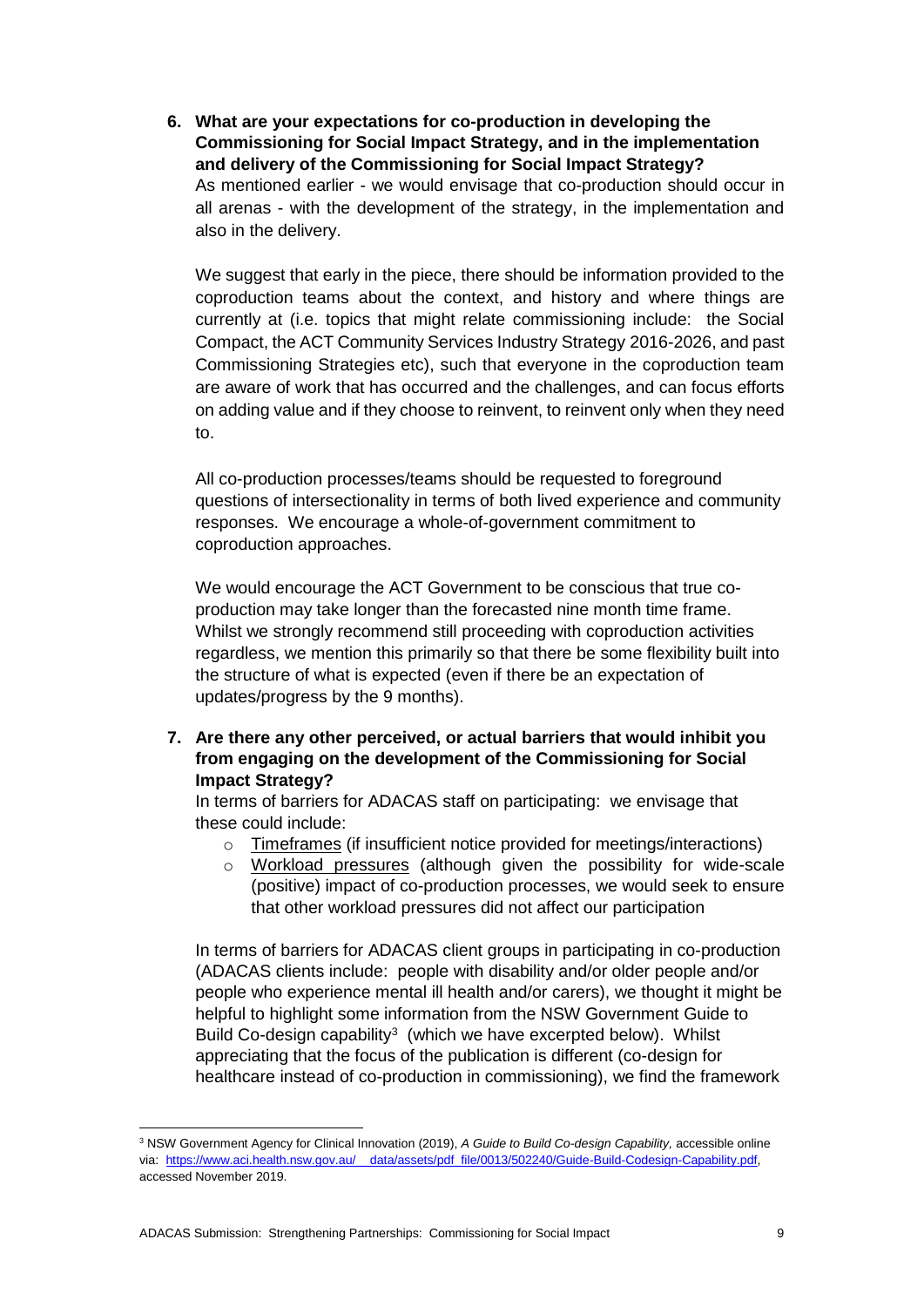a useful starting point (note that the guide has expansions on each of the points):

#### **Barriers that people with lived experience of a health condition might face (in participating in co-design)**

- "Inflexible processes and unwillingness of others to be flexible [. . .]
- Not feeling safe [...]
- Facing stigma [...]
- Feeling isolated if you are the only consumer or carer representative [. . .]
- Being heard by the team  $[...]^{4}$

#### **ADACAS staff would add to these potential barriers:**

- Timeframes: if the timeframes are driven around external pressures rather than the amount of time needed for individuals to participate.
- Financial impacts of participating (if travel costs, interpreting costs, support worker costs and payment for time/expertise are not covered)
- Insufficient (or inadequate kinds of) support available (for example, if support to participate or individual advocacy, or supported decision-making approaches are required). We note the need for any such support to be tailored to (and chosen by) the individual concerned.
- Approach to power and decision-making by ACT Government/expert staff (if this does not occur in a shared and inclusive way)
- Trauma-informed: to ensure inclusive processes, it is important that co-production processes occurs in a trauma-informed and traumaresponsive way.

We note that the abovementioned quide<sup>5</sup> also has information on the barriers that executives, service managers, staff and co-design leads might face, which we would highlight also for your information.

#### **8. Should we develop an Aboriginal and Torres Strait Islander Commissioning Framework, or a separately defined commissioning process to support Self Determination? If yes, do you have any recommendations for this?**

ADACAS strongly supports the principle of self-determination for Aboriginal and Torres Strait Islander Communities and firmly believe in the value of direct dialogue with these communities. As such – we defer to (and support) also responses of Aboriginal and Torres Strait Islander leaders and communities on this question.

 $\overline{a}$ <sup>4</sup> NSW Government Agency for Clinical Innovation (2019), *A Guide to Build Co-design Capability,* accessible online via: [https://www.aci.health.nsw.gov.au/\\_\\_data/assets/pdf\\_file/0013/502240/Guide-Build-Codesign-Capability.pdf,](https://www.aci.health.nsw.gov.au/__data/assets/pdf_file/0013/502240/Guide-Build-Codesign-Capability.pdf) accessed November 2019.

<sup>5</sup> NSW Government Agency for Clinical Innovation (2019), *A Guide to Build Co-design Capability,* accessible online via: https://www.aci.health.nsw.gov.au/ data/assets/pdf\_file/0013/502240/Guide-Build-Codesign-Capability.pdf, accessed November 2019.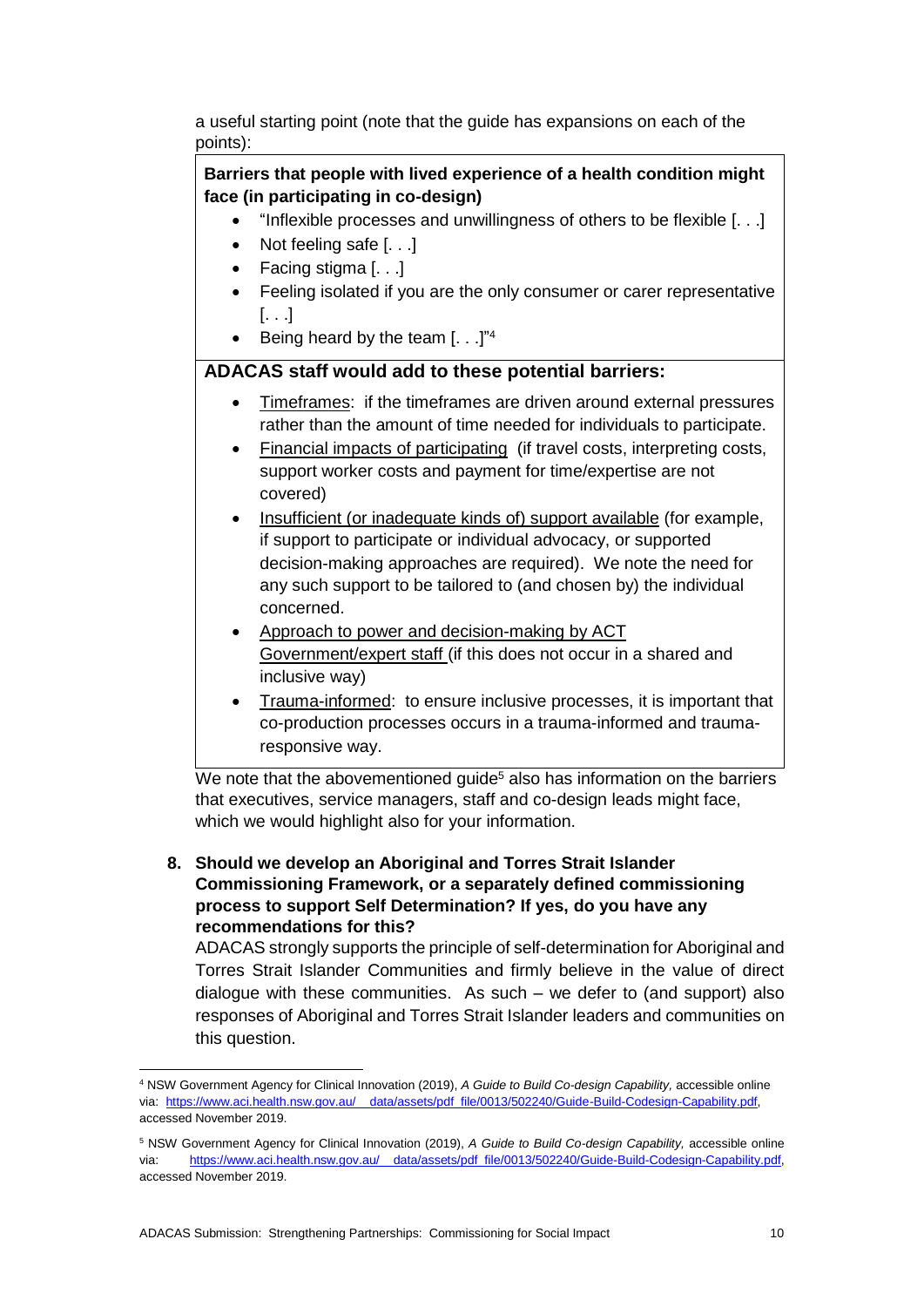#### **9. Are there any other Commissioning Priorities (refer to pages 13) that need to be considered for inclusion in a Commissioning for Social Impact Strategy?**

We would suggest that there should be additional priorities around:

A. Responsiveness to the needs of individuals who are most affected. That the needs of people who could be vulnerable are specifically considered and addressed, in a way that expects and plans for intersectionality, and the compounding impacts that can occur when people are experiencing prejudice or multiple biases against them.

These groups should include (but not be limited to (list in no particular order)):

- Aboriginal and Torres Strait Islander people
- People with disability and/or mental ill health
- People with acute and/or chronic health issues (including chronic pain issues and health conditions that are sometimes stigmatised such as substance use issues, or sexually transmitted infections etc.)
- People from culturally and linguistically diverse (CALD) communities
- LGBTQIA+ communities (people who identify with one or more of Lesbian, Gay, Bisexual, Transgender, Queer, Intersex, Asexual, plus)
- People who have experienced trauma including those for whom such trauma has been an intergenerational experience
- People experiencing poverty, marginalisation or entrenched disadvantage
- People who have or are experiencing family violence or other types of violence/ abuse
- Detainees in prisons, and/or those who have experienced imprisonment.
- Care leavers, and forgotten Australians and children and families in situations where child protection staff are involved.
- Older people
- Carers
- Children
- People who are homeless
- Veterans
- Women

We acknowledge that many people will have intersectional experiences of more than one/many of the above life experiences.

**B.** Monitoring and Evaluation. We would encourage this process to consider ways in which community organisations could be financially and otherwise supported in developing better/simple mechanisms for outcome-focussed feedback. Outcomes from funded activities are reported and used to monitor and evaluate the success of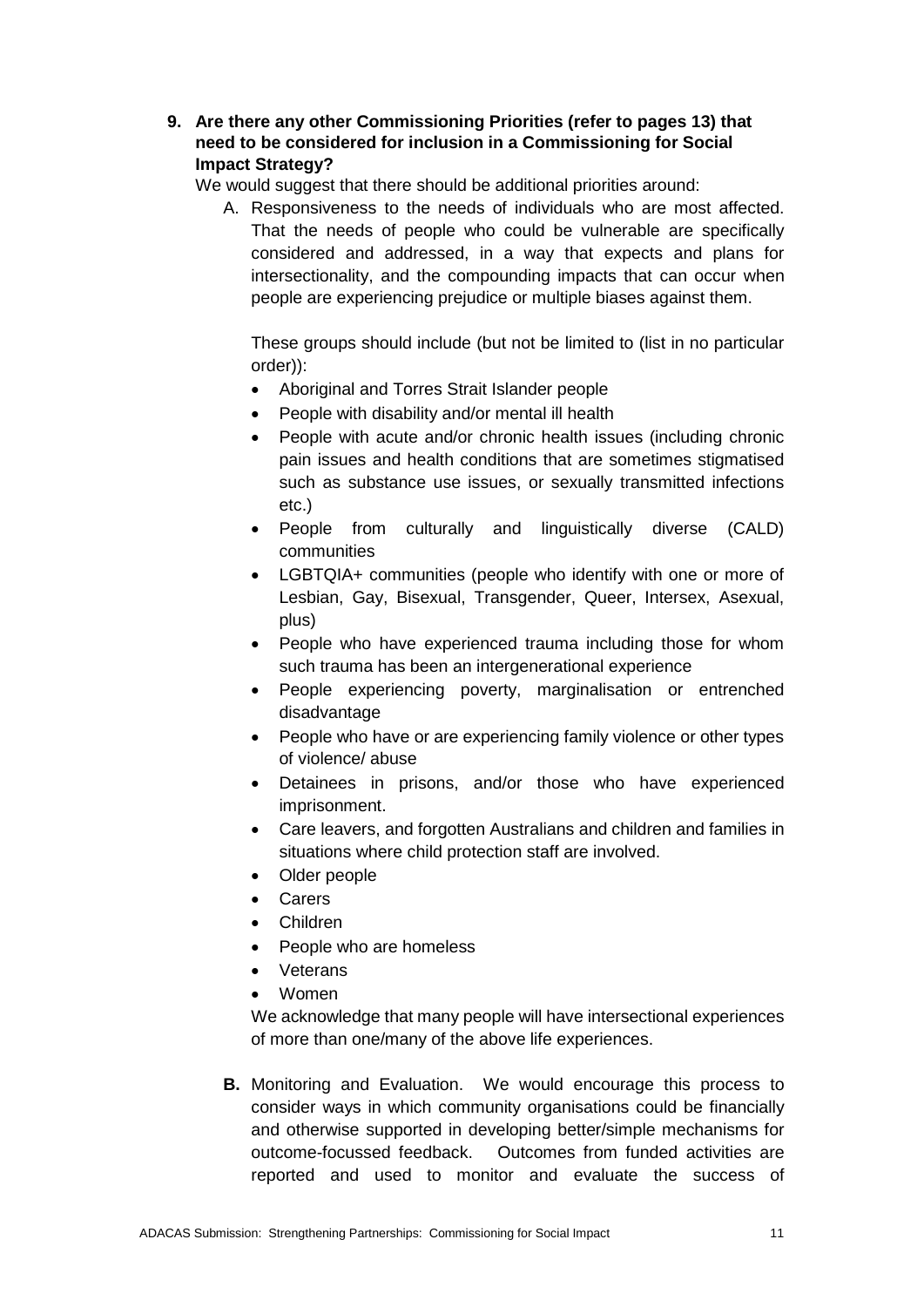policies/strategies (a cyclical, grounded research type approach, where learnings are fed back into further improvements).

**10. Do you have comments on the Commissioning for Social Impact Operational Framework on page 14?** 

We recommend as per question 9, that the operational framework includes other vulnerable individuals and groups (in addition to Aboriginal and Torres Strait Islander individuals).

**11. What can you contribute to the development of a Commissioning for Social Impact Strategy?** 

As an advocacy service that works with people who are often marginalised, vulnerable, experiencing discrimination and barriers to inclusion and/or entrenched disadvantage (including those who due to circumstances might be unlikely to be able to participate in coproduction at this time), ADACAS staff can offer a unique perspectives and insights/understandings of the breadth and depth of different experiences of the people with whom we work. (ADACAS staff have especial expertise in working with people experiencing one or more of disability, mental ill health, a caring role, and/or older age. ADACAS staff also frequently work with people with intersectional experiences across a variety of the life experiences/identities described in question 9 above).

ADACAS staff could also offer insights into what is working/ not working, ideas for improvements, and critical appraisal/analysis/critique.

ADACAS staff also have expertise in rights, advocacy, and supported decision-making and by nature of the role of advocacy, strong interpersonal and communication skills, and experience in finding creative ways to encourage inclusion/ problem-solve, and to resolve issues

#### **12. What areas of best practice or innovation do you believe we should consider in the development of a Commissioning for Social Impact Strategy?**

Opportunities for best practice/innovation:

- Co-production (delivering true co-production in an inclusive and way)
- Ensuring a diverse yet representative group of people with various types of lived experience are involved, including people in the most complex of circumstances (with tailored support as needed).
- Provision of support to participate (including: that people with lived experience participating in co-production processes are paid for their time and effort, and that transport costs are covered, and also then other supports to participate as required, whether these be: via one or combinations of supported decision-making approaches, interpreters/translators, provision of individual advocacy support, ensuring that all needed reasonable adjustments are made etc.)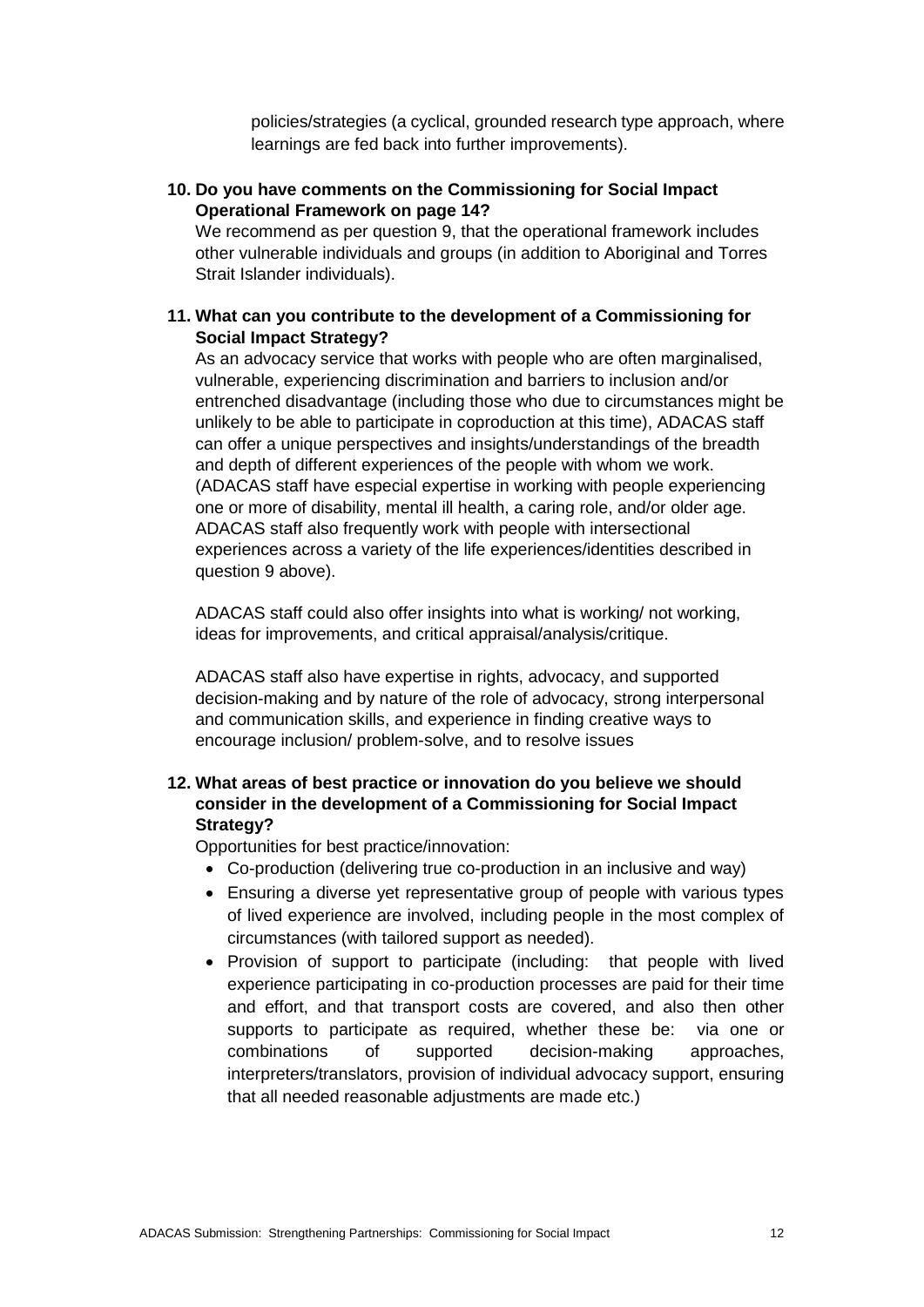- Incorporation of Restorative practice approaches as needed (see the ACT Government publication: Canberra as a restorative city: Our Vision<sup>6</sup>)
- Approaches that are flexible, but also seek to minimise red tape.

**13. What do you think may be the greatest challenges that Commissioning for Social Impact may face and are there any recommendations you would make on how these challenges may be addressed?**  One of the key challenges will be ensuring that the right mix of participants in co-production processes and that there is adequate support for all coproduction group members to ensure that true co-production can occur.

Other challenges are likely to include: resourcing, timeframes, challenges to usual approaches to decision-making, ensuring that the process is driven by all co-production participants (especially those with lived experience), that

We reference the various challenges outlined (and solutions proposed) in the aforementioned NSW Government: *Guide to Build Co-design Capability<sup>7</sup> .* 

We also note suggest reference to the broader literature, including publications such as:

- NEF (2013) Co-production in mental health: A literature review (Commissioned by Mind)<sup>8</sup>
- WACOSS Co-Design Toolkit<sup>9</sup> etc.

#### **14. Is there anything else you would like to comment on?**

We would welcome opportunities to make further comment be further involved with these processes.

#### **15. Do you have any questions about commissioning? If yes, what are your questions?**

We would ask:

- What outreach approaches will the ACT Government seek to take to ensure that you find the right participants for co-production processes?
- What additional options will be available for people with lived experience who might want to contribute but are unable to participate in coproduction?

<span id="page-12-0"></span> $\overline{a}$ <sup>6</sup> ACT Government (2019), *Canberra as a Restorative City: Our Vision*, accessible online via: http://www.iustice.act.gov.au/news/view/1789/title/canberra-as-a-restorative-city, accessed November 2019.

<sup>7</sup> NSW Government Agency for Clinical Innovation (2019), *A Guide to Build Co-design Capability,* accessible online via: https://www.aci.health.nsw.gov.au/ data/assets/pdf\_file/0013/502240/Guide-Build-Codesign-Capability.pdf, accessed November 2019.

<sup>8</sup> NEF (2013), *Co-production in Mental Health: A literature review (Commissioned by Mind),* accessed via: [https://b.3cdn.net/nefoundation/ca0975b7cd88125c3e\\_ywm6bp3l1.pdf](https://b.3cdn.net/nefoundation/ca0975b7cd88125c3e_ywm6bp3l1.pdf) in November 2019.

<sup>9</sup> WACOSS (2017), *Co-Design Toolkit, accessed via:* [https://wacoss.org.au/wp-content/uploads/2017/07/co-design](https://wacoss.org.au/wp-content/uploads/2017/07/co-design-toolkit-combined-2-1.pdf)[toolkit-combined-2-1.pdf](https://wacoss.org.au/wp-content/uploads/2017/07/co-design-toolkit-combined-2-1.pdf) in November 2019